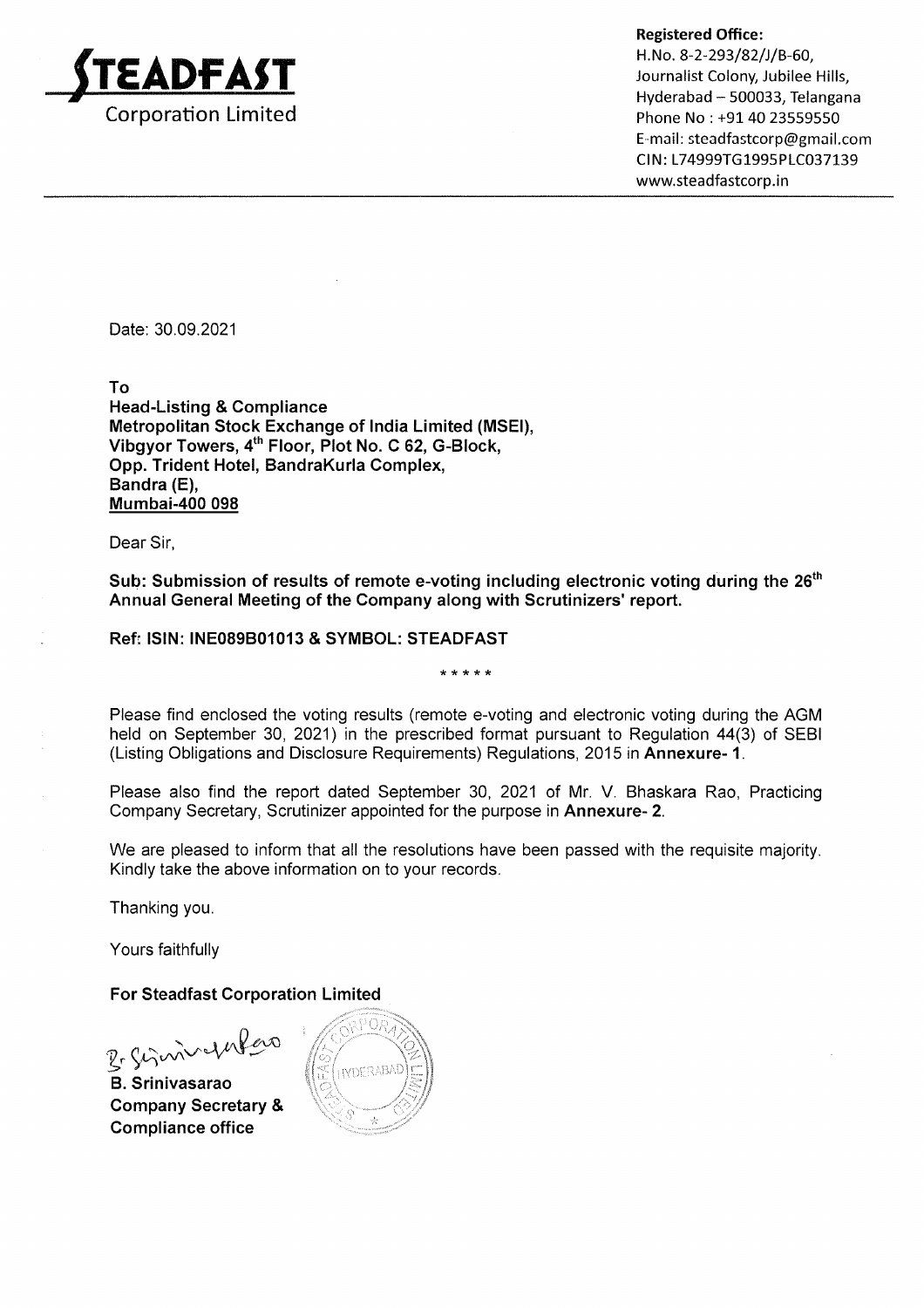

 $\land\land\land\lor\lor\land\land\vdots$ <br>Registered Office: H. No. 8-2-293/82/J/B-60, Journalist Colony, Jubilee Hills, Hyderabad - 500033, Telangana Phone No : +91 40 23559550 E-mail: steadfastcorp@gmail.com CIN: L74999TG1995PLC037139 www.steadfastcorp.in

Details of Voting Results for the 26<sup>th</sup> Annual General Meeting of the Shareholders of the Company in terms of Regulation 44 of the Securities and Exchange Board of India (Listing Obligations and Disclosure Requirements) Regulations, 2015, read with Securities and Exchange Board of India circular No. CIR/CFD/CMD/8/2015, dated November 04, 2015:

| Date of the AGM                                                | 30 <sup>th</sup> Day of September, 2021 |
|----------------------------------------------------------------|-----------------------------------------|
| Total number of shareholders on record date                    | 6182                                    |
| No. of shareholders present in the meeting either in person or |                                         |
| through proxy:                                                 |                                         |
| Promoters and Promoter Group:                                  | $\overline{\phantom{a}}$                |
| Public:                                                        |                                         |
| No. of Shareholders attended the meeting through Video         |                                         |
| Conferencing:                                                  |                                         |
| Promoters and Promoter Group:                                  |                                         |
| Public:                                                        | 85                                      |
|                                                                |                                         |

**AGENDA- WISE DISCLOSURE** 

Item No.1: To receive, consider and adopt the audited Standalone & Consolidated Financial Statements of the Companv for the vear ended 31st March. 2021 including Balance Sheet as on 3lstMarch. <sup>2021</sup> and the Statement of Profit and Loss for the year ended 31stMarch, 2021 along with the Report of Board of Directors and Auditors thereon:

| <b>Resolution required:</b>                                              |                   |                                 | <b>Ordinary Resolution</b>    |                                                                              |                                         |                                       |                                                                   |                                                               |
|--------------------------------------------------------------------------|-------------------|---------------------------------|-------------------------------|------------------------------------------------------------------------------|-----------------------------------------|---------------------------------------|-------------------------------------------------------------------|---------------------------------------------------------------|
| Whether promoter/ promoter<br>group are interested in the<br>resolution? |                   |                                 | <b>No</b>                     |                                                                              |                                         |                                       |                                                                   |                                                               |
| Category                                                                 | Mode of<br>Voting | No. of<br>shares<br>held<br>(1) | No. of<br>votes<br>polled (2) | % of Votes<br>Polled on<br>outstanding<br>shares<br>$(3)=[(2)/(1)]$ *<br>100 | No. of<br>Votes $-$<br>in favour<br>(4) | No. of<br>Votes $-$<br>against<br>(5) | % of Votes in<br>favour on votes<br>polled<br>$(6)=[(4)/(2)]*100$ | % of Votes<br>against on votes<br>polled<br>(7)=[(5)/(2)]*100 |
| Promoter                                                                 | E-Voting          | 500000                          | 500000                        | 100                                                                          | 500000                                  |                                       | 100                                                               |                                                               |
| &Promoter                                                                | Poll              |                                 |                               |                                                                              |                                         |                                       |                                                                   |                                                               |
| Group                                                                    | Total             | 500000                          | 500000                        | 100                                                                          | 500000                                  | $\blacksquare$                        | 100                                                               |                                                               |
| Public                                                                   | E-Voting          |                                 | ۰.                            |                                                                              |                                         | $\overline{\phantom{a}}$              |                                                                   |                                                               |
| <b>Institutions</b>                                                      | Poll              |                                 |                               | ۰                                                                            |                                         | $\blacksquare$                        |                                                                   |                                                               |
|                                                                          | Total             | $\blacksquare$                  |                               |                                                                              |                                         |                                       |                                                                   |                                                               |
| <b>Public Non</b>                                                        | E-Voting          | 6631000                         | 3939722                       | 59.413                                                                       | 3931646                                 | 8076                                  | 99.795                                                            | 0.205                                                         |
| Institutions                                                             | Poll              |                                 |                               |                                                                              |                                         |                                       |                                                                   |                                                               |
|                                                                          | Total             | 6631000                         | 3939722                       | 59.413                                                                       | 3931646                                 | 8076                                  | 99.795                                                            | 0.205                                                         |
|                                                                          | Total             | 7131000                         | 4439722                       | 62.259                                                                       | 4431646                                 | 8076                                  | 99.818                                                            | 0.182                                                         |

)t  $-1$ **WDERABAI**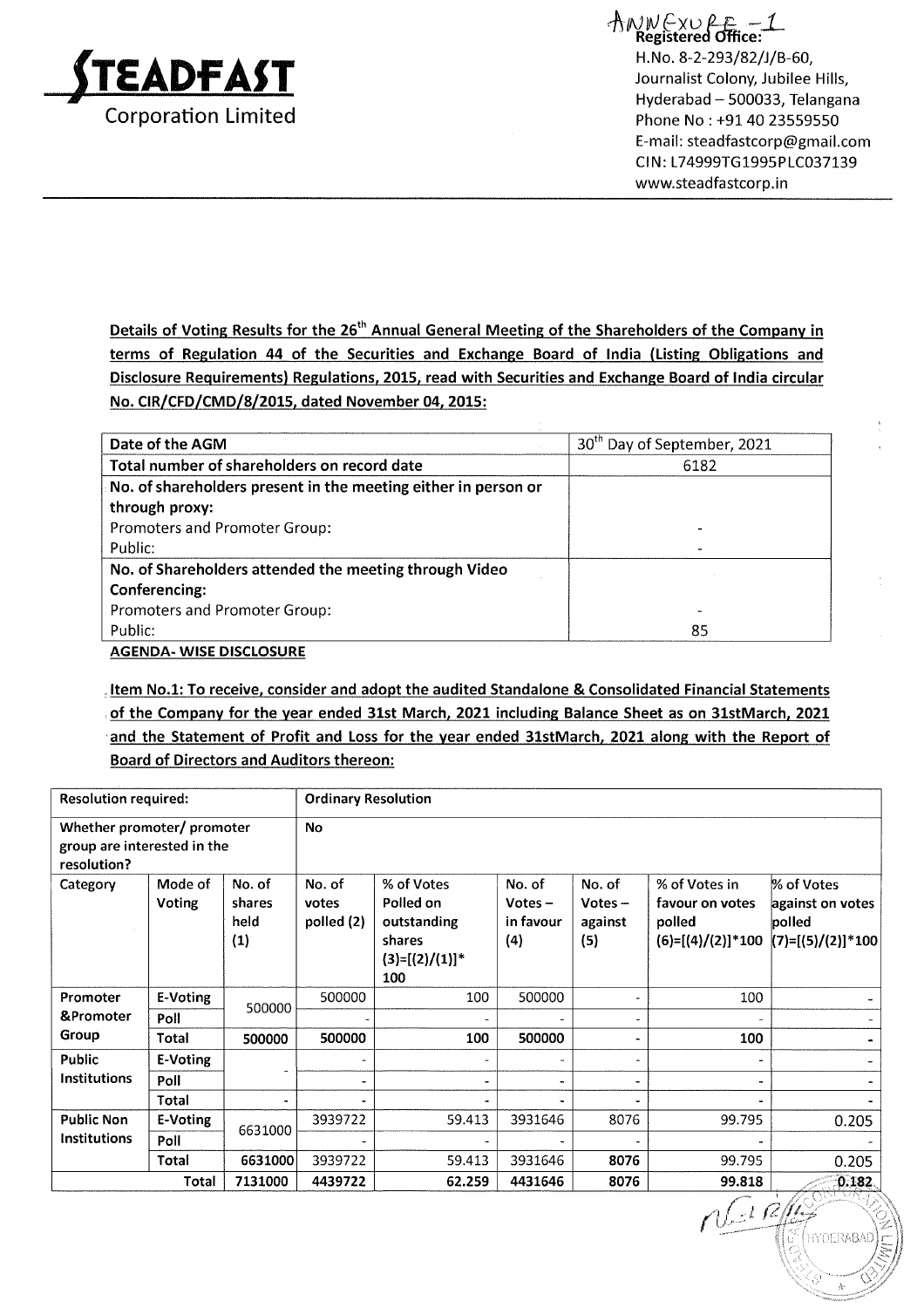Item No.2: To appoint a Director in place of Dr. Keesara Vivek Reddy (DIN: 07907507), who retires by rotation and being eligible. offers himself for re-appointment:

 $\sim$   $^{\circ}$ 

| <b>Resolution required:</b>                                           |                          |                                               | <b>Ordinary Resolution</b>    |                                                                              |                                         |                                       |                                                                   |                                                                 |
|-----------------------------------------------------------------------|--------------------------|-----------------------------------------------|-------------------------------|------------------------------------------------------------------------------|-----------------------------------------|---------------------------------------|-------------------------------------------------------------------|-----------------------------------------------------------------|
| Whether promoter/ promoter group<br>are interested in the resolution? |                          |                                               | <b>No</b>                     |                                                                              |                                         |                                       |                                                                   |                                                                 |
| Category                                                              | Mode of<br><b>Voting</b> | No. of<br>shares<br>held<br>$\left( 1\right)$ | No. of<br>votes<br>polled (2) | % of Votes<br>Polled on<br>outstanding<br>shares<br>$(3)=[(2)/(1)]$ *<br>100 | No. of<br>$Votes -$<br>in favour<br>(4) | No. of<br>Votes $-$<br>against<br>(5) | % of Votes in<br>favour on votes<br>polled<br>$(6)=[(4)/(2)]*100$ | % of Votes<br>against on votes<br>polled<br>$(7)=[(5)/(2)]*100$ |
| Promoter                                                              | E-Voting                 | 500000                                        | 500000                        | 100                                                                          | 500000                                  |                                       | 100                                                               |                                                                 |
| &Promoter                                                             | Poll                     |                                               |                               |                                                                              |                                         |                                       |                                                                   |                                                                 |
| Group                                                                 | Total                    | 500000                                        | 500000                        | 100                                                                          | 500000                                  |                                       | 100                                                               |                                                                 |
| Public                                                                | E-Voting                 |                                               |                               |                                                                              |                                         |                                       |                                                                   |                                                                 |
| <b>Institutions</b>                                                   | Poll                     |                                               |                               |                                                                              | <br>-                                   |                                       |                                                                   |                                                                 |
|                                                                       | Total                    |                                               |                               |                                                                              |                                         |                                       |                                                                   |                                                                 |
| <b>Public Non</b>                                                     | E-Voting                 | 6631000                                       | 3939722                       | 59.413                                                                       | 3931646                                 | 8076                                  | 99.795                                                            | 0.205                                                           |
| <b>Institutions</b>                                                   | Poll                     |                                               |                               |                                                                              |                                         |                                       |                                                                   |                                                                 |
|                                                                       | Total                    | 6631000                                       | 3939722                       | 59.413                                                                       | 3931646                                 | 8076                                  | 99.795                                                            | 0.205                                                           |
|                                                                       | Total                    | 7131000                                       | 4439722                       | 62.259                                                                       | 4431646                                 | 8076                                  | 99.818                                                            | 0.182                                                           |

Item No.3: Re-Appointment of M/s. Ramasamy Koteswara Rao and Co LLP., Chartered Accountants, Hyderabad (Firm Regn. No. 010396S/S200084) as Statutory Auditors for a period of 5 years from conclusion of this AGM to till conclusion of 31st AGM of the Companv:

| <b>Resolution required:</b>                                           |                   |                                 | <b>Special Resolution</b>        |                                                                              |                                         |                                       |                                                                   |                                                                 |
|-----------------------------------------------------------------------|-------------------|---------------------------------|----------------------------------|------------------------------------------------------------------------------|-----------------------------------------|---------------------------------------|-------------------------------------------------------------------|-----------------------------------------------------------------|
| Whether promoter/ promoter group<br>are interested in the resolution? |                   |                                 | <b>No</b>                        |                                                                              |                                         |                                       |                                                                   |                                                                 |
| Category                                                              | Mode of<br>Voting | No. of<br>shares<br>held<br>(1) | No. of<br>votes<br>polled<br>(2) | % of Votes<br>Polled on<br>outstanding<br>shares<br>$(3)=[(2)/(1)]$ *<br>100 | No. of<br>$Votes -$<br>in favour<br>(4) | No. of<br>$Votes -$<br>against<br>(5) | % of Votes in<br>favour on votes<br>polled<br>$(6)=[(4)/(2)]*100$ | % of Votes<br>against on votes<br>polled<br>$(7)=[(5)/(2)]*100$ |
| Promoter                                                              | E-Voting          | 500000                          | 500000                           | 100                                                                          | 500000                                  |                                       | 100                                                               |                                                                 |
| &Promoter                                                             | Poll              |                                 |                                  |                                                                              |                                         |                                       |                                                                   |                                                                 |
| Group                                                                 | Total             | 500000                          | 500000                           | 100                                                                          | 500000                                  |                                       | 100                                                               |                                                                 |
| <b>Public</b>                                                         | E-Voting          |                                 | $\blacksquare$                   |                                                                              |                                         |                                       |                                                                   |                                                                 |
| <b>Institutions</b>                                                   | Poll              |                                 | $\blacksquare$                   | ۰                                                                            |                                         |                                       |                                                                   |                                                                 |
|                                                                       | Total             | $\bullet$                       |                                  |                                                                              |                                         |                                       |                                                                   |                                                                 |
| <b>Public Non</b>                                                     | E-Voting          | 6631000                         | 3939722                          | 59.413                                                                       | 3931646                                 | 8076                                  | 99.795                                                            | 0.205                                                           |
| <b>Institutions</b>                                                   | Poll              |                                 |                                  |                                                                              |                                         |                                       |                                                                   |                                                                 |
|                                                                       | Total             | 6631000                         | 3939722                          | 59.413                                                                       | 3931646                                 | 8076                                  | 99.795                                                            | 0.205                                                           |
|                                                                       | Total             | 7131000                         | 4439722                          | 62.259                                                                       | 4431646                                 | 8076                                  | 99.818                                                            | 0.182                                                           |

 $n$ HYI) ERABAD  $\scriptstyle\mathrel{\mathop{\curvearrowright}}$ LL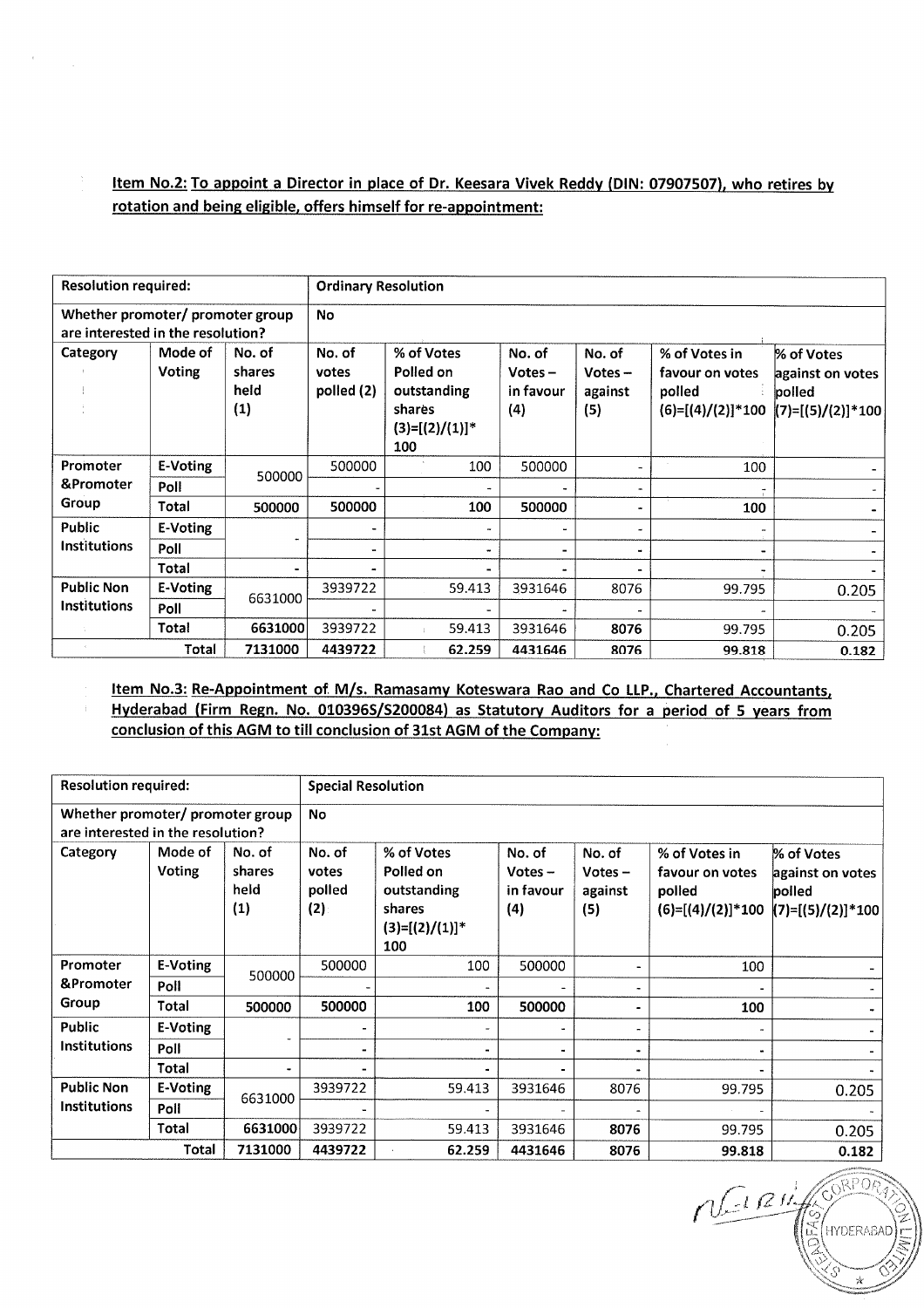### Item No.4: To appoint Mr.Sai Sudhakar Vankineni (DIN: 00733001), additional director as Director of the Companv:

 $\label{eq:2.1} \frac{1}{\left\| \left( \frac{1}{\lambda} \right) \right\|_{\mathcal{L}^{2}}^{2}} \leq \frac{1}{\lambda}$ 

 $\bar{z}$ 

 $\hat{\mathbf{z}}$ 

| <b>Resolution required:</b>                                           |                   |                                 | <b>Ordinary Resolution</b>       |                                                                              |                                         |                                       |                                                                   |                                                                 |
|-----------------------------------------------------------------------|-------------------|---------------------------------|----------------------------------|------------------------------------------------------------------------------|-----------------------------------------|---------------------------------------|-------------------------------------------------------------------|-----------------------------------------------------------------|
| Whether promoter/ promoter group<br>are interested in the resolution? |                   |                                 | <b>No</b>                        |                                                                              |                                         |                                       |                                                                   |                                                                 |
| Category                                                              | Mode of<br>Voting | No. of<br>shares<br>held<br>(1) | No. of<br>votes<br>polled<br>(2) | % of Votes<br>Polled on<br>outstanding<br>shares<br>$(3)=[(2)/(1)]$ *<br>100 | No. of<br>$Votes -$<br>in favour<br>(4) | No. of<br>$Votes -$<br>against<br>(5) | % of Votes in<br>favour on votes<br>polled<br>$(6)=[(4)/(2)]*100$ | % of Votes<br>against on votes<br>polled<br>$(7)=[(5)/(2)]*100$ |
| Promoter                                                              | E-Voting          | 500000                          | 500000                           | 100                                                                          | 500000                                  |                                       | 100                                                               |                                                                 |
| &Promoter                                                             | Poll              |                                 |                                  |                                                                              |                                         |                                       |                                                                   |                                                                 |
| Group                                                                 | <b>Total</b>      | 500000                          | 500000                           | 100                                                                          | 500000                                  | ۰                                     | 100                                                               |                                                                 |
| <b>Public</b>                                                         | E-Voting          |                                 |                                  |                                                                              |                                         | $\tilde{\phantom{a}}$                 |                                                                   |                                                                 |
| <b>Institutions</b>                                                   | Poll              |                                 | ×.                               |                                                                              |                                         | $\bullet$                             |                                                                   |                                                                 |
|                                                                       | Total             |                                 |                                  |                                                                              |                                         |                                       |                                                                   |                                                                 |
| <b>Public Non</b>                                                     | E-Voting          | 6631000                         | 3939722                          | 59.413                                                                       | 3931646                                 | 8076                                  | 99.795                                                            | 0.205                                                           |
| <b>Institutions</b>                                                   | Poll              |                                 |                                  |                                                                              |                                         |                                       |                                                                   |                                                                 |
|                                                                       | Total             | 6631000                         | 3939722                          | 59.413                                                                       | 3931646                                 | 8076                                  | 99.795                                                            | 0.205                                                           |
|                                                                       | Total             | 7131000                         | 4439722                          | 62.259                                                                       | 4431646                                 | 8076                                  | 99.818                                                            | 0.182                                                           |

l,

 $\frac{\sqrt{181}}{2}$ **CORPORA**  $\mathbb{E}$ (HYDERABAD) ų.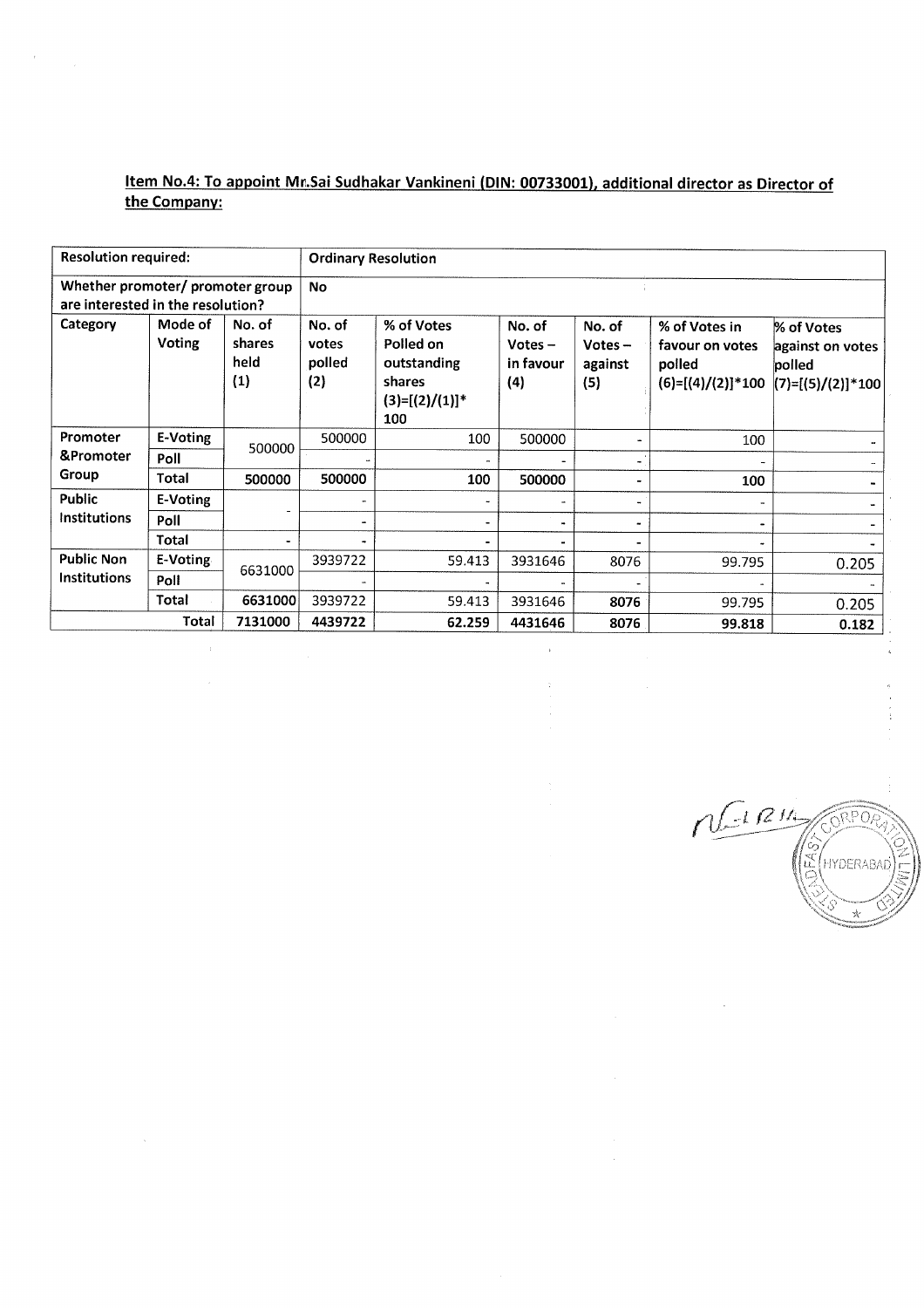Item No.5: Revision/change in the remuneration of Dr.KeesaraVivek Reddy (DIN: 07907507) Managing Director of the Company:

| <b>Resolution required:</b>                                           |                   |                                 | <b>Ordinary Resolution</b>       |                                                                              |                                         |                                       |                                                                   |                                                                 |
|-----------------------------------------------------------------------|-------------------|---------------------------------|----------------------------------|------------------------------------------------------------------------------|-----------------------------------------|---------------------------------------|-------------------------------------------------------------------|-----------------------------------------------------------------|
| Whether promoter/ promoter group<br>are interested in the resolution? |                   |                                 | <b>No</b>                        |                                                                              |                                         |                                       |                                                                   |                                                                 |
| Category                                                              | Mode of<br>Voting | No. of<br>shares<br>held<br>(1) | No. of<br>votes<br>polled<br>(2) | % of Votes<br>Polled on<br>outstanding<br>shares<br>$(3)=[(2)/(1)]^*$<br>100 | No. of<br>$Votes -$<br>in favour<br>(4) | No. of<br>$Votes -$<br>against<br>(5) | % of Votes in<br>favour on votes<br>polled<br>$(6)=[(4)/(2)]*100$ | % of Votes<br>against on votes<br>polled<br>$(7)=[(5)/(2)]*100$ |
| Promoter                                                              | E-Voting          | 500000                          | 500000                           | 100                                                                          | 500000                                  |                                       | 100                                                               |                                                                 |
| &Promoter                                                             | Poll              |                                 |                                  |                                                                              |                                         |                                       |                                                                   |                                                                 |
| Group                                                                 | Total             | 500000                          | 500000                           | 100                                                                          | 500000                                  |                                       | 100                                                               |                                                                 |
| Public                                                                | E-Voting          |                                 | ٠                                |                                                                              | $\blacksquare$                          |                                       |                                                                   |                                                                 |
| Institutions                                                          | Poll              |                                 | ۰.                               | $\blacksquare$                                                               | ۰                                       |                                       | $\blacksquare$                                                    |                                                                 |
|                                                                       | Total             | ٠                               | $\bullet$                        |                                                                              |                                         |                                       | ٠                                                                 |                                                                 |
| <b>Public Non</b>                                                     | E-Voting          | 6631000                         | 3939722                          | 59.413                                                                       | 3931646                                 | 8076                                  | 99.795                                                            | 0.205                                                           |
| <b>Institutions</b>                                                   | Poll              |                                 |                                  |                                                                              |                                         |                                       |                                                                   |                                                                 |
|                                                                       | Total             | 6631000                         | 3939722                          | 59.413                                                                       | 3931646                                 | 8076                                  | 99.795                                                            | 0.205                                                           |
|                                                                       | Total             | 7131000                         | 4439722                          | 62.259                                                                       | 4431646                                 | 8076                                  | 99.818                                                            | 0.182                                                           |

### For Steadfast Corporation Limited

 $RPOR$  $1RH<sub>2</sub>$ 도 HYDERABAD K. Vivek Reddy Chairman & Managing Director  $\mathcal{A}_\mathrm{p}$ DIN:07907507

Place: Hyderabad Date: 30.09.2021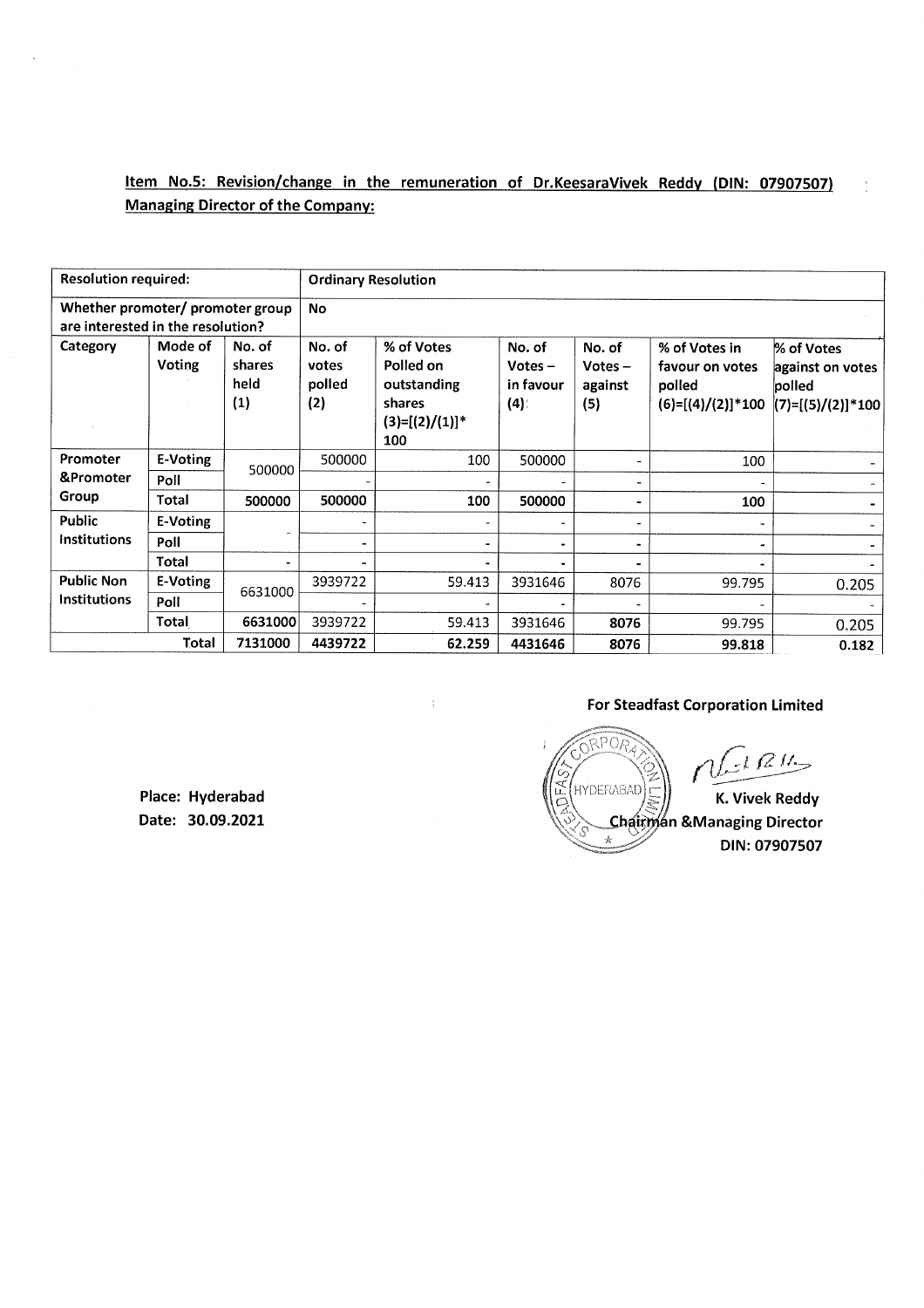ANNEXURE - 2



**SEARA RAO & CO.** 6-2-1085/B, Flat No. 105, 6-2-1085/B, Flat No. 105, 6-2-1085/B, Flat No. 105, 6-2-1085/B, Flat No. 105, 6-1085/B, Flat No. 105, 6-1085/B, Flat No. 105, 6-1085/B, Flat No. 105, 6-1085/B, Flat No. 105, 6-10

**COMPANY SECRETARIES** Beside Dega Tower, Raj Bhavan Road, Somajiguda, Hyderabad - 500 082. Office : 93923 69579 Mabile - 93923 99570 E-mail: bhaskararaoandco@gmail.com

### CONSOLIDATED SCRUTINIZER REPORT

(Pursuant to Section 108 of the Companies Act, 2013 read with Rule 20 of the Companies (Management and Administration) Rules, 2014, as amended)

To

Mr. Keesara Vivek Reddy Chairman & Managing Director, Steadfast Corporation Limited, CIN:L74999TG 1995PLC037139 H.No, 8-2-293/82/1/B/60, Journalists Colony, Jubilee Hills, Hyderabad, Telangana -500033.

26"Annual General Meeting (AGM) of the Equity Shareholders of Steadfast Corporation Limited, (CIN: L74999TG1995PLC037139) having its Registered Office at H.No. 8-2-293 /82/ J/B/60 Journalists Colony, Jubilee Hills, Hyderabad -500033, Telangana, held on Thursday the 30<sup>th</sup>September, 2021 at 2.00 P.M. (IST) through Video Conferencing ("VC") / Other Audio Visual Means("OA VM").

Dear Sir,

!, V. Bhaskara Rao, Practicing Company Secretary (Proprietor of V.Bhaskara Rao& Co., Company Secretaries) having office at 6-2-1085/B, Flat No.105, Badam Sohana Apartments, Rajbhavan Road, Somajiguda, Hyderabad - 500082, was appointed as Scrutinizer for the purpose of scrutinizing the e-voting process (remote e-voting) and e-voting during the AGM through Video Conferencing ("VC") / Other Audio Visual Means("OAVM") under the provisions of Section 108 of Companies Act, 2013 (The Act) read with Rule 20 of the Companies (Management and Administration) rules, 2014 as amended by Administration) Amendment Rules, 2015 read with Regulations of SEBI (Listing Obligations And Disclosure requirements) Regulations, 2015 as amended, entered into by the Company with BSE Limited-SME Platform and the Secretar mentioned resolution(s) as provided in the notice dated 13.08.2021, at the  $26^{th}$ Annual General Meeting of the Equity Shareholders of Steadfast Corporation Limited, held on Thursday the  $30^{th}$  September, 2021 at 2.00 P. **PAIR CONSISTER AND A CO.** For the single control in the single control in the single control in the single control in the single control in the single control in the single control in the single control in the single con

1. The notice dated 13<sup>th</sup>August 2021, as confirmed by the Company was sent to the shareholdersin respect of the below mentioned resolutions passed at the AGM of the Company, throughelectronic mode to those Members whose

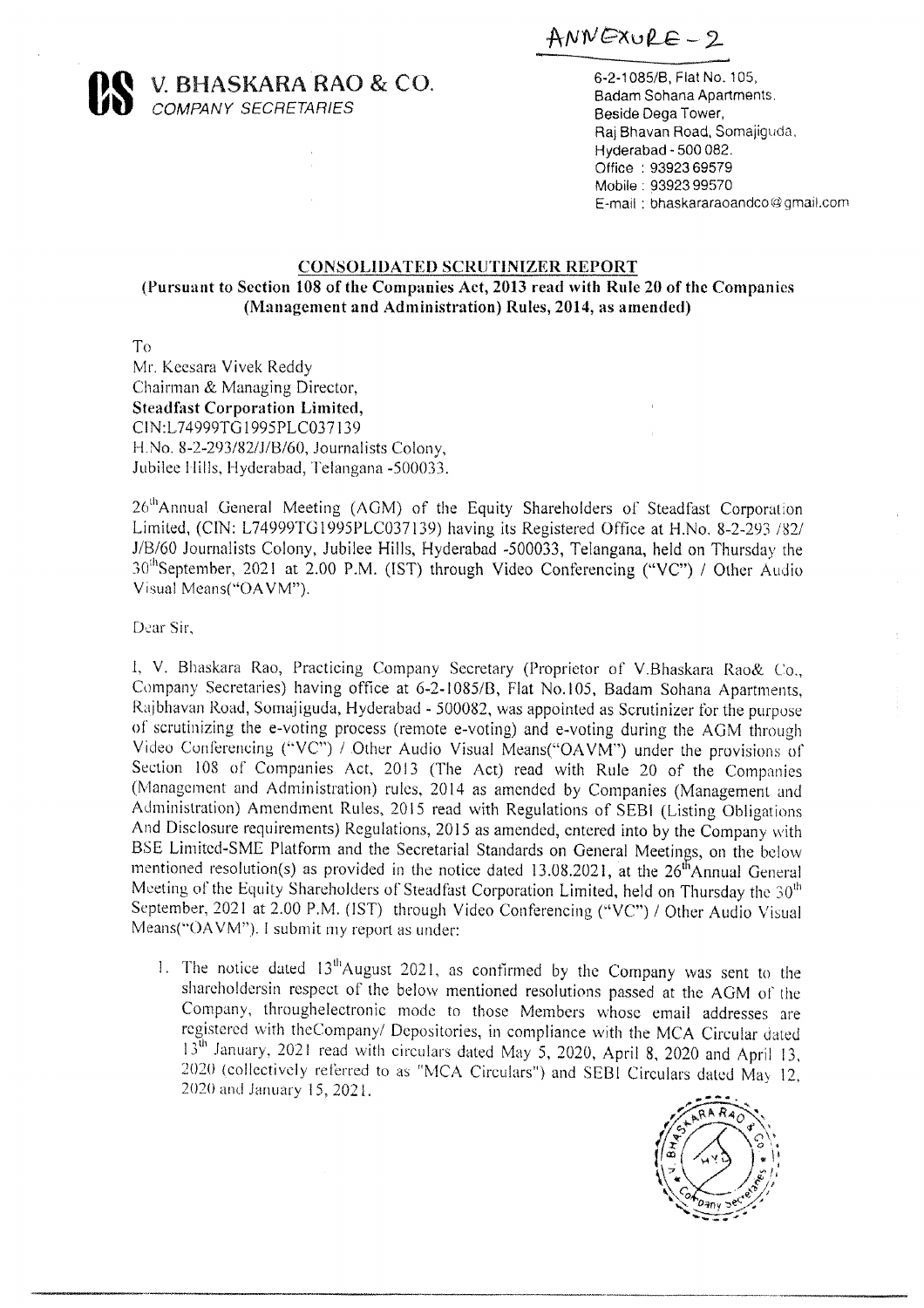- 2. The shareholders holding shares as on the "cut off" date i.e.  $24<sup>th</sup>$ September, 2021 were entitled to vote on the resolutions (Item Nos.1 to 5 as set out in the Notice of the 26<sup>th</sup>AGM of Steadfast Corporation Limited).
- 3. The Company had appointed Central Depository Services (India) Limited (CDSL) as the service provider, for executing the facility of Remote E-voting and E-voting during the AGM to the shareholders of the Company. The Remote E-voting period for the business to be transacted at the AGM commenced from  $27<sup>th</sup>$  September, 2021, 9.00AM (IST) and ended on  $29^{\rm m}$  September, 2021, 5.00 PM (IST). The Remote E-voting facility was unblocked by CDSL on  $29^{\text{th}}$ September, 2021 at 5.00 PM (IST).
- 4. At the 26"AGM of the Company held on Thursday the 30th day of September, 2021 at 2.00 P.M. through Video Conferencing ("VC") / Other Audio Visual Means ("OAVM") the Company had also provided e-voting facility to the shareholders present at theAGM through VC / OAVM and who had not participated in the Remote E-voting facility provided during 27<sup>th</sup> September, 2021, 9.00AM (IST) to 29<sup>th</sup> September, 2021, 5.00 PM (IST) to cast their votes. After ensuring that all the members who desire to cast their vote through e-voting at the AGM have exercised their right to vote and after seekingpermission from the Chairman of the 26<sup>th</sup>Annual General Meeting of the company, e-voting at the AGM was closed/blocked. 7. In such of the Noble of Taylor and the Vat of Table 1. A Playmetical CCP was the result of the Noble of Taylor (19) and the Vat of Table 1. A Playmetical CCP with  $2^2$  Waylor (19) and  $2^2$  Waylor (19) and  $2^2$  Waylo
	- 5. Subsequent to the completion of e-voting process at the  $26<sup>th</sup>AGM$ , the votes cast by the shareholders were diligently scrutinized by me. The votes cast at the  $26<sup>th</sup>AGM$  were reconciled with the records maintained by the Company / Registrar and TransferA gents of the Company and with the authorizations lodged with the Company.
	- 6. In respect of Remote E-Voting, the details containing, inter-alia, list of equity shareholders, who voted "For" and "Against" were downloaded from the e-voting website of CDSL (www.evotingindia.com)
	- 7. The Electronic data and relevant records of Voting shall remain in my safe custody until Chairman considers, approves and signs the Minutes of the aforesaid Annual General Meeting and the same shall be handed over to th
	- 8. The Management of the Company is responsible to ensure compliance with the requirements of the Act and rules relating to remote e-voting prior to AGM and e-voting during the AGM on the resolutions contained in the notic

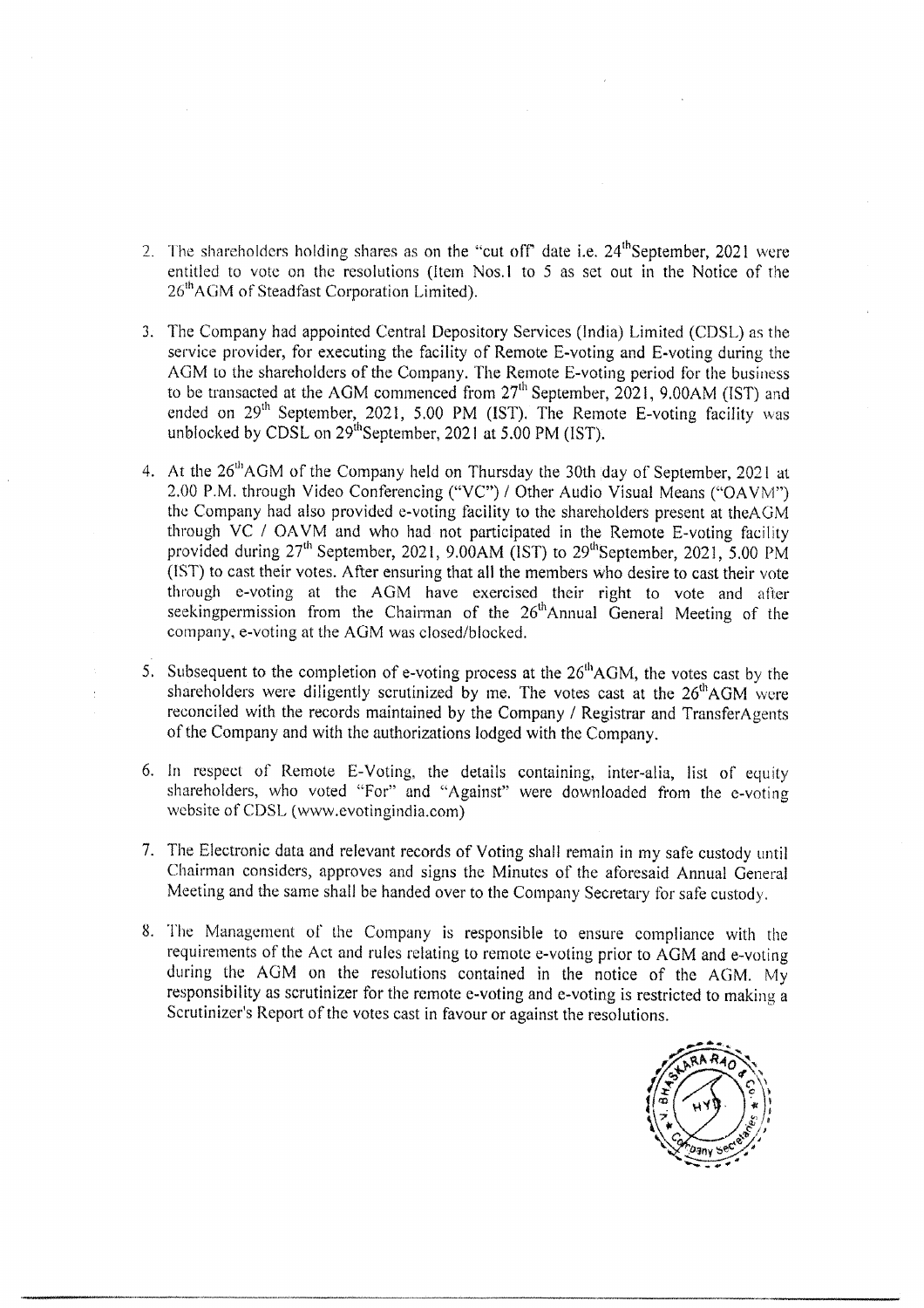9. I have completed the formalities of e-voting during the  $26<sup>th</sup>AGM$ . I hereby submit my report (Annexed) and you may accordingly declare the results of the voting.

All the resolutions stated in the notice of AGM were duly passed on consolidated result (Remote e-voting and e-voting at 26th AGM) with requisite majority.

Thanking You,

Yours faithfully

For V. Bhaskara Rao & Co. Company Secretaries

 $y$  Harendra &

Witness: Y. Narendra Kumar

K. Wiggath

 $V \cdot R$  –  $\longleftarrow$  K.Tirupathi

V.Bhaskara Rao Proprietor C.P.No:4182, FCS No.5939 UDIN: F005939C00 1048684

Place: Hyderabad Date: 30.09.2021

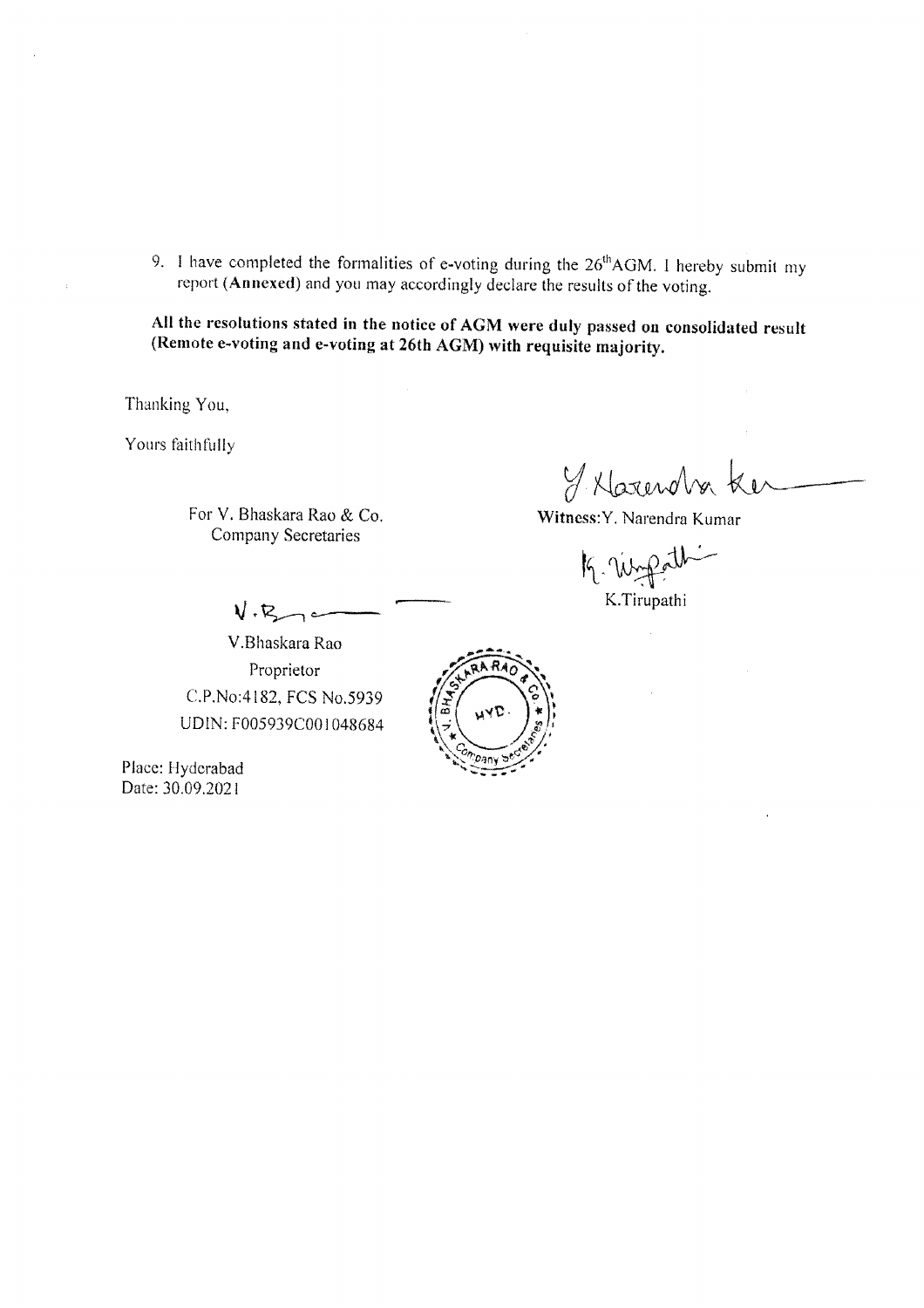Resolution 1: To receive, consider and adopt the audited Standalone & Consolidated<br>Financial Statements of the Company for the year ended 31st March, 2021 including<br>Balance Sheet as on 31<sup>st</sup>March, 2021 and the Statement Resolution 1: To receive, consider and ade<br>Financial Statements of the Company for the Balance Sheet as on  $31^{\text{st}}$ March, 2021 and the ended  $31^{\text{st}}$  March, 2021 along with the Report (i) Voted in favour of the resolu Resolution 1: To receive, consider and add<br>Financial Statements of the<br>Company for t<br>Balance Sheet as on  $31^{\text{st}}$ <br>March, 2021 along with the Report<br>(i) Voted in favour of the resolution:<br>Particularsof voting<br>Particulars

### (i) Voted in favour of the resolution:

|                                        |                                                                                                                                                                            |                |                                    | Annexure                                             |
|----------------------------------------|----------------------------------------------------------------------------------------------------------------------------------------------------------------------------|----------------|------------------------------------|------------------------------------------------------|
|                                        | Resolution 1: To receive, consider and adopt the audited Standalone & Consolidated                                                                                         |                |                                    |                                                      |
|                                        | Financial Statements of the Company for the year ended 31st March, 2021 including<br>Balance Sheet as on 31stMarch, 2021 and the Statement of Profit and Loss for the year |                |                                    |                                                      |
|                                        | ended 31st March, 2021 along with the Report of Board of Directors and Auditors thereon.                                                                                   |                |                                    |                                                      |
| (i) Voted in favour of the resolution: |                                                                                                                                                                            |                |                                    |                                                      |
| Particularsof voting                   | Number of members voted                                                                                                                                                    |                | Number of votes                    | % of total number of                                 |
| Remote E-voting                        |                                                                                                                                                                            |                | cast by them                       | valid votes cast                                     |
| E-voting(During                        |                                                                                                                                                                            | 19<br>Nil      | 3931646<br>Nil                     | 99.80<br>Nil                                         |
| AGM)<br>Total                          |                                                                                                                                                                            | 19             | 3931646                            | 99.80                                                |
| (ii) Voted against the resolution:     |                                                                                                                                                                            |                |                                    |                                                      |
|                                        |                                                                                                                                                                            |                |                                    |                                                      |
| Particularsof voting                   | Number of members voted                                                                                                                                                    |                | Number of<br>votes<br>cast by them | $\frac{9}{6}$ of total number of<br>valid votes cast |
| Remote E-voting<br>E-voting<br>(During | Nil                                                                                                                                                                        | 4              | 8076                               | 00.20                                                |
| AGM)                                   |                                                                                                                                                                            |                | Nil                                | Nil                                                  |
| Total                                  |                                                                                                                                                                            | $\overline{4}$ | 8076                               | 00.20                                                |
| (iii) Invalidvotes:                    |                                                                                                                                                                            |                |                                    |                                                      |
| Particulars of voting                  | Number of members voted                                                                                                                                                    |                | Number of votes<br>cast by them    | % of total number of<br>valid votes cast             |
| Remote E-voting                        | Nil                                                                                                                                                                        |                | Nil                                | Nil                                                  |
| E-voting<br>(During)<br>AGM)           | Nil                                                                                                                                                                        |                | Nil                                | Nil                                                  |
| Total                                  | Nil                                                                                                                                                                        |                | Nil                                | Nil                                                  |
| (iv) Abstain votes:                    |                                                                                                                                                                            |                |                                    |                                                      |
| Particularsof voting                   | Number<br>of<br>members                                                                                                                                                    |                | Number of votes cast               | % of total number of                                 |
|                                        | voted                                                                                                                                                                      |                | by them                            | valid votes cast                                     |
|                                        |                                                                                                                                                                            |                |                                    |                                                      |

### (ii) Voted against the resolution:

| Particulars of voting        | Number of members voted | cast by them | Number of votes $\frac{1}{6}$ of total number of<br>valid votes cast |
|------------------------------|-------------------------|--------------|----------------------------------------------------------------------|
| Remote E-voting              |                         | 8076         | 00.20                                                                |
| E-voting<br>(During)<br>AGM) | Nil                     | Nil          | Nil                                                                  |
| Total                        |                         | 8076         | 00.20                                                                |

### (iii) Invalidvotes:

| Remote E-voting                    | 19                               | 3931646                            | 99.80                                    |
|------------------------------------|----------------------------------|------------------------------------|------------------------------------------|
| E-voting(During                    | Nil                              | Nil                                | Nil                                      |
| AGM)                               |                                  |                                    |                                          |
| Total                              | 19                               | 3931646                            | 99.80                                    |
| (ii) Voted against the resolution: |                                  |                                    |                                          |
| Particularsof voting               | Number of members voted          | Number of<br>votes                 | $%$ of total number of                   |
|                                    |                                  | cast by them                       | valid votes cast                         |
| Remote E-voting                    | 4                                | 8076                               | 00.20                                    |
| E-voting<br>(During)<br>AGM)       | Nil                              | Nil                                | Nil                                      |
| Total                              | $\overline{4}$                   | 8076                               | 00.20                                    |
| Particularsof voting               | Number of members voted          | Number of<br>votes<br>cast by them | % of total number of<br>valid votes cast |
| Remote E-voting                    | Nil                              | Nil                                | Nil                                      |
| E-voting<br>(During<br>AGM)        | Nil                              | Nil                                | Nil                                      |
| Total                              | Nil                              | Nil                                | Nil                                      |
| (iv) Abstain votes:                |                                  |                                    |                                          |
| Particularsof voting               | Number<br>of<br>members<br>voted | Number of votes cast<br>by them    | % of total number of<br>valid votes cast |
| Remote E-voting                    | Nil                              | Nil                                | Nil                                      |
| E-voting<br>(During<br>AGM)        | Nil                              | Nil                                | Nil                                      |
| maria de F                         |                                  |                                    |                                          |

### (iv) Abstain votes:

| Remote E-voting                                                                                        |                                  |                                 |                                          |
|--------------------------------------------------------------------------------------------------------|----------------------------------|---------------------------------|------------------------------------------|
|                                                                                                        | 19                               | 3931646                         | 99.80                                    |
| E-voting(During<br>AGM)                                                                                | Nil                              | Nil                             | Nil                                      |
| Total                                                                                                  | 19                               | 3931646                         | 99.80                                    |
| (ii) Voted against the resolution:                                                                     |                                  |                                 |                                          |
| Particularsof voting                                                                                   | Number of members voted          | Number of votes<br>cast by them | % of total number of<br>valid votes cast |
| Remote E-voting                                                                                        | $\boldsymbol{4}$                 | 8076                            | 00.20                                    |
| E-voting<br>(During<br>AGM)                                                                            | Nil                              | Nil                             | <b>Nil</b>                               |
| Total                                                                                                  | $\overline{4}$                   | 8076                            | 00.20                                    |
| Particularsof voting                                                                                   | Number of members voted          | Number of votes<br>cast by them | % of total number of<br>valid votes cast |
| Remote E-voting                                                                                        | Nil                              | Nil                             | Nil                                      |
| E-voting<br>(During)<br>AGM)                                                                           | Nil                              | Nil                             | Nil.                                     |
|                                                                                                        |                                  |                                 |                                          |
| Total                                                                                                  | Nil                              | Nil                             | Nil                                      |
|                                                                                                        | Number<br>of<br>members<br>voted | Number of votes cast<br>by them | % of total number of<br>valid votes cast |
|                                                                                                        | Nil                              | Nil                             | Nil                                      |
| (iv) Abstain votes:<br>Particularsof voting<br>Remote E-voting<br>E-voting<br>(During<br>AGM)<br>Total | Nil                              | Nil                             | Nil.                                     |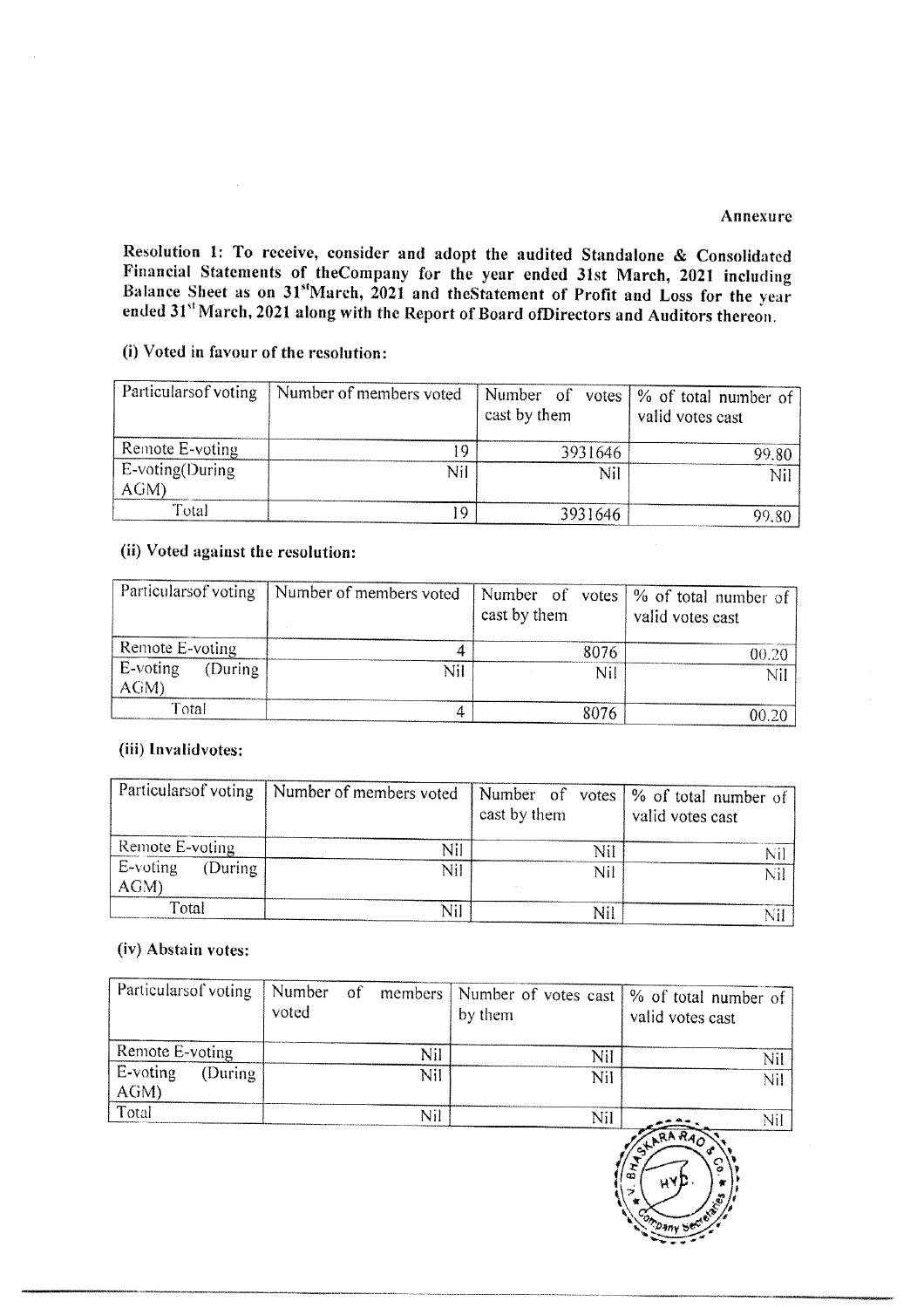# Resolution 2: To appoint a Director in place of Dr.KeesaraVivek Reddy (DIN: 07907507), who retires by rotation andbeing eligible, offers himself for re-appointment. Resolution 2: To appoint a Director in place<br>who retires by rotation and<br>being eligible, offer (i) Voted in favour of the resolution:

### (i) Voted in favour of the resolution:

|                                        | Resolution 2: To appoint a Director in place of Dr.KeesaraVivek Reddy (DIN: 07907507) |                                 |                                                      |
|----------------------------------------|---------------------------------------------------------------------------------------|---------------------------------|------------------------------------------------------|
|                                        | who retires by rotation andbeing eligible, offers himself for re-appointment.         |                                 |                                                      |
| (i) Voted in favour of the resolution: |                                                                                       |                                 |                                                      |
| Particulars of voting                  | Number of members voted                                                               | Number of votes<br>cast by them | % of total number of<br>valid votes cast             |
| Remote E-voting                        | 19                                                                                    | 3931646                         | 99.80                                                |
| E-voting<br>(During<br>AGM)            | Nil                                                                                   | Nil                             | Nil                                                  |
| Total                                  | 19                                                                                    | 3931646                         | 99.80                                                |
| (ii) Voted against the resolution:     |                                                                                       |                                 |                                                      |
| Particulars of voting                  | Number of members voted                                                               | Number of votes<br>cast by them | % of total number of<br>valid votes cast             |
| Remote E-voting                        |                                                                                       | $\overline{4}$<br>8076          | 00.20                                                |
| E-voting<br>(During<br>AGM)            | Nil                                                                                   | Nil                             | Nil                                                  |
| Total                                  |                                                                                       | 4<br>8076                       | 00.20                                                |
| (iii) Invalid votes:                   |                                                                                       |                                 |                                                      |
| Particularsof voting                   | Number of members voted                                                               | Number of votes<br>cast by them | $\frac{9}{6}$ of total number of<br>valid votes cast |
| Remote E-voting                        | Nil                                                                                   | <b>Nil</b>                      | Nil                                                  |
| E-voting<br>(During<br>AGM)            | Nil                                                                                   | Nil                             | Nil                                                  |
| Total                                  | Nil                                                                                   | Nil                             | Nil                                                  |
| (iv) Abstain votes:                    |                                                                                       |                                 |                                                      |
| Particularsof voting                   | Number<br>of<br>members<br>voted                                                      | Number of votes cast<br>by them | % of total number of<br>valid votes cast             |
| $\mathbf{r}$                           |                                                                                       |                                 |                                                      |

### (ii) Voted against the resolution:

| Particulars of voting        | Number of members voted | cast by them | Number of votes   % of total number of<br>valid votes cast |
|------------------------------|-------------------------|--------------|------------------------------------------------------------|
| Remote E-voting              |                         | 8076         | 00.20                                                      |
| E-voting<br>(During)<br>AGM) | Nil                     | Nil          | Ni                                                         |
| Total                        |                         | 8076         | ിറ                                                         |

### (iii) Invalid votes:

| Remote E-voting                              |                                  | 19<br>3931646                      | 99.80                                                |
|----------------------------------------------|----------------------------------|------------------------------------|------------------------------------------------------|
| E-voting<br>(During)<br>AGM)                 | Nil                              | Nil                                | Nil                                                  |
| Total                                        | 19                               | 3931646                            | 99.80                                                |
| (ii) Voted against the resolution:           |                                  |                                    |                                                      |
| Particularsof voting                         | Number of members voted          | Number of<br>votes<br>cast by them | $\frac{9}{6}$ of total number of<br>valid votes cast |
| Remote E-voting                              |                                  | 8076<br>4                          | 00.20                                                |
| E-voting<br>(During<br>AGM)                  | Nil                              | Nil                                | Nil                                                  |
| Total                                        |                                  | 4<br>8076                          | 00.20                                                |
| (iii) Invalid votes:<br>Particularsof voting | Number of members voted          | Number of<br>votes<br>cast by them | % of total number of<br>valid votes cast             |
| Remote E-voting                              | Nil                              | Nil                                | Nil                                                  |
| E-voting<br>(During<br>AGM)                  | Nil                              | Nil                                | Nil                                                  |
| Total                                        | Nil                              | Nil                                | Nil                                                  |
| (iv) Abstain votes:                          |                                  |                                    |                                                      |
| Particularsof voting                         | Number<br>of<br>members<br>voted | Number of votes cast  <br>by them  | % of total number of<br>valid votes cast             |
| Remote E-voting                              | Nil                              | Nil                                | Nil                                                  |
| E-voting<br>(During<br>AGM)                  | Nil                              | Nil                                | Nil                                                  |
| mari a sh                                    |                                  |                                    |                                                      |

### (iv) Abstain votes:

| Remote E-voting                               | 19                               | 3931646                            | 99.80                                    |
|-----------------------------------------------|----------------------------------|------------------------------------|------------------------------------------|
| E-voting<br>(During)<br>AGM)                  | Nil                              | Nil                                | Nil                                      |
| Total                                         | 19                               | 3931646                            | 99.80                                    |
| (ii) Voted against the resolution:            |                                  |                                    |                                          |
| Particularsof voting                          | Number of members voted          | Number<br>of votes<br>cast by them | % of total number of<br>valid votes cast |
| Remote E-voting                               | 4                                | 8076                               | 00.20                                    |
| E-voting<br>(During)<br>AGM)                  | Nil                              | Nil                                | Nil                                      |
| Total                                         | 4                                | 8076                               | 00.20                                    |
| (iii) Invalid votes:<br>Particulars of voting | Number of members voted          | Number of<br>votes<br>cast by them | % of total number of<br>valid votes cast |
| Remote E-voting                               | Nil                              | Nil                                | Nil                                      |
| E-voting<br>(During<br>AGM)                   | Nil                              | Nil                                | Nil                                      |
| Total                                         | Nil                              | Nil                                | Nil                                      |
| (iv) Abstain votes:                           |                                  |                                    |                                          |
| Particularsof voting                          | Number<br>of<br>members<br>voted | Number of votes cast<br>by them    | % of total number of<br>valid votes cast |
| Remote E-voting                               | Nil                              | Nil                                | Nil                                      |
| E-voting<br>(During<br>AGM)                   | Nil                              | Nil                                | Nil                                      |
| Total                                         | Nil                              | Nil                                | Nil                                      |



 $\sim$   $\sim$   $\sim$   $\sim$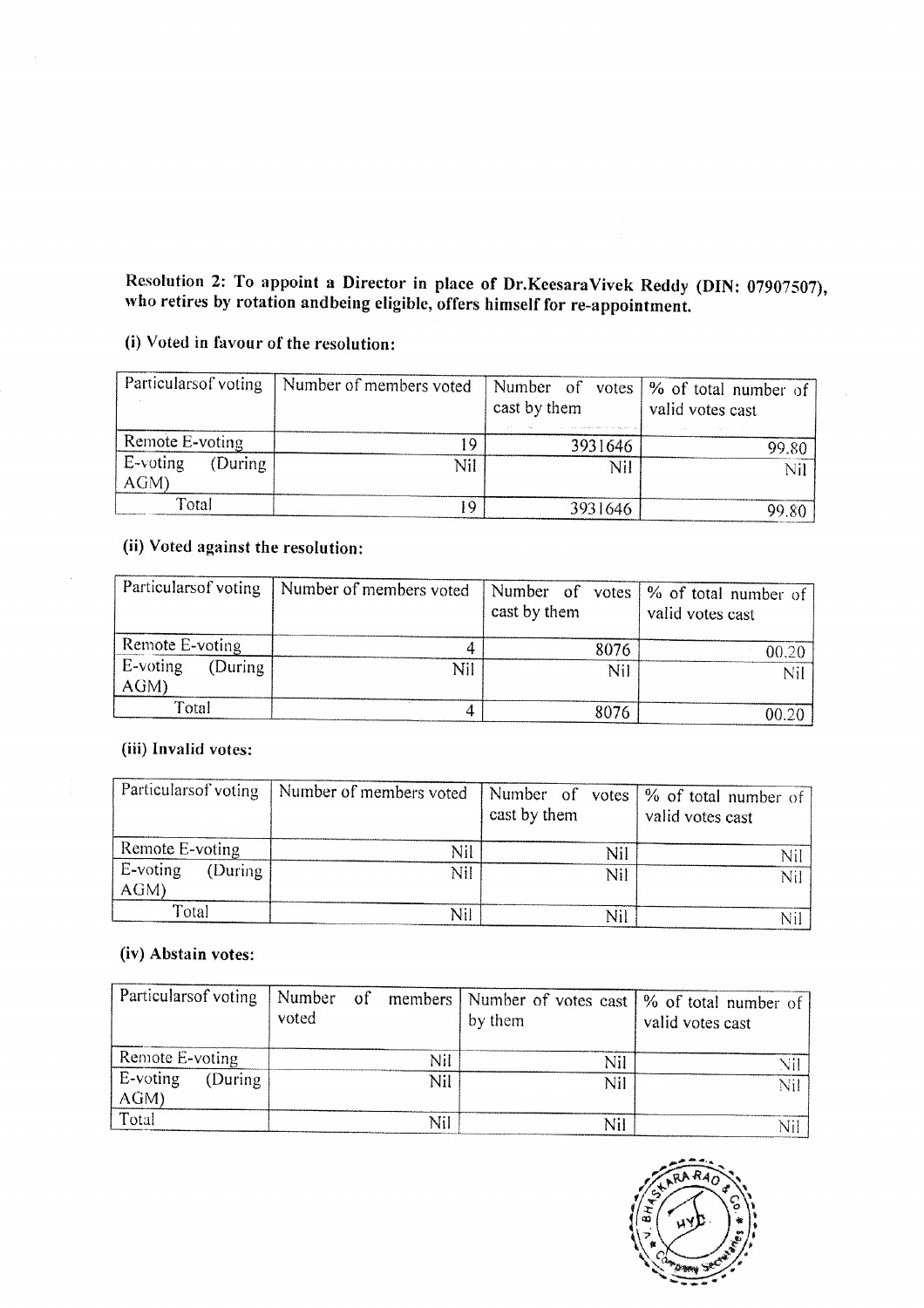Resolution 3: Re-Appointment of M/s. Ramasamy Koteswara Rao and Co LLP., Chartered Accountants, Hyderabad (Firm Regn. No. 010396S/S200084) as Statutory Auditors for a period of 5 years from conclusion of this AGM to till c Resolution 3: Re-Appointment of M/s. Ramas<br>Accountants, Hyderabad (Firm Regn. No. 0<br>period of 5 years from conclusion of this .<br>Company.<br>(i) Voted in favour of the resolution: Resolution 3: Re-Appointment of M/s. Ramas<br>Accountants, Hyderabad (Firm Regn. No. 0<br>period of 5 years from conclusion of this .<br>Company.<br>(i) Voted in favour of the resolution:<br>Particularsof voting Number of members voted

### (i) Voted in favour of the resolution:

|                                        | Resolution 3: Re-Appointment of M/s. Ramasamy Koteswara Rao and Co LLP., Chartered                                                                                         |                                    |                                          |
|----------------------------------------|----------------------------------------------------------------------------------------------------------------------------------------------------------------------------|------------------------------------|------------------------------------------|
| Company.                               | Accountants, Hyderabad (Firm Regn. No. 010396S/S200084) as Statutory Auditors for a<br>period of 5 years from conclusion of this AGM to till conclusion of 31st AGM of the |                                    |                                          |
|                                        |                                                                                                                                                                            |                                    |                                          |
| (i) Voted in favour of the resolution: |                                                                                                                                                                            |                                    |                                          |
| Particularsof voting                   | Number of members voted                                                                                                                                                    | Number of<br>votes<br>cast by them | % of total number of<br>valid votes cast |
| Remote E-voting                        | 19                                                                                                                                                                         | 3931646                            | 99.80                                    |
| E-voting<br>(During)<br>AGM)           | Nil                                                                                                                                                                        | Nil                                | Nil                                      |
| Total                                  | 19                                                                                                                                                                         | 3931646                            | 99.80                                    |
| (ii) Voted against the resolution:     |                                                                                                                                                                            |                                    |                                          |
| Particularsof voting                   | Number of members voted                                                                                                                                                    | Number of votes                    | % of total number of                     |
|                                        |                                                                                                                                                                            | cast by them                       | valid votes cast                         |
| Remote E-voting                        | 4                                                                                                                                                                          | 8076                               | 00.20                                    |
| E-voting<br>(During)<br>AGM)           | Nil                                                                                                                                                                        | Nil                                | Nil                                      |
| Total                                  | 4                                                                                                                                                                          | 8076                               | 00.20                                    |
| (iii) Invalid votes:                   |                                                                                                                                                                            |                                    |                                          |
| Particulars of voting                  | Number of members voted                                                                                                                                                    | Number of<br>votes<br>cast by them | % of total number of<br>valid votes cast |
| Remote E-voting                        | Nil                                                                                                                                                                        | <b>Nil</b>                         | Nil                                      |
| E-voting<br>(During<br>AGM)            | Nil                                                                                                                                                                        | Nil                                | Nil                                      |
| Total                                  | Nil                                                                                                                                                                        | Nil                                | Nil                                      |
| (iv) Abstain votes:                    |                                                                                                                                                                            |                                    |                                          |
|                                        |                                                                                                                                                                            |                                    |                                          |

### (ii) Voted against the resolution:

|                             | Particulars of voting   Number of members voted | cast by them $\vert$ valid votes cast | Number of votes   % of total number of |
|-----------------------------|-------------------------------------------------|---------------------------------------|----------------------------------------|
| Remote E-voting             |                                                 | 8076                                  | 00.20                                  |
| E-voting<br>(During)<br>AGM | Nil                                             | Nil                                   |                                        |
| Total                       |                                                 | 8076                                  | 00.2c                                  |

### (iii} Invalid votes:

| Particulars of voting                        | Number of members voted                | Number of votes<br>cast by them | % of total number of<br>valid votes cast |
|----------------------------------------------|----------------------------------------|---------------------------------|------------------------------------------|
| Remote E-voting                              |                                        | 19<br>3931646                   | 99.80                                    |
| E-voting<br>(During)<br>AGM)                 | Nil                                    | Nil                             | Nil                                      |
| Total                                        |                                        | 19<br>3931646                   | 99.80                                    |
| (ii) Voted against the resolution:           |                                        |                                 |                                          |
| Particulars of voting                        | Number of members voted                | Number of votes                 | % of total number of                     |
|                                              |                                        | cast by them                    | valid votes cast                         |
| Remote E-voting                              |                                        | $\overline{4}$<br>8076          | 00.20                                    |
| E-voting<br>(During<br>AGM)                  | <b>Nil</b>                             | Nil                             | Nil                                      |
| Total                                        |                                        | $\overline{4}$<br>8076          | 00.20                                    |
| (iii) Invalid votes:<br>Particularsof voting | Number of members voted                | Number of<br>votes              | % of total number of                     |
|                                              |                                        | cast by them                    | valid votes cast                         |
| Remote E-voting                              | Nil                                    | Nil                             | Nil                                      |
| E-voting<br>(During)<br>AGM)                 | Nil                                    | Nil                             | Nil                                      |
| Total                                        | Nil                                    | Nil                             | Nil                                      |
| (iv) Abstain votes:                          |                                        |                                 |                                          |
| Particulars of voting                        | Number<br>$\sigma$<br>members<br>voted | Number of votes cast<br>by them | % of total number of<br>valid votes cast |
| Remote E-voting                              | Nil                                    | Nil                             | Nil.                                     |
| E-voting<br>(During<br>AGM)                  | <b>Nil</b>                             | Nil                             | Nil                                      |

### (iv) Abstain votes:

| Remote E-voting                             |                                             |                                 |                                          |
|---------------------------------------------|---------------------------------------------|---------------------------------|------------------------------------------|
|                                             |                                             | 19<br>3931646                   | 99.80                                    |
| E-voting<br>(During)<br>AGM)                |                                             | Nil<br>Nil                      | Nil                                      |
| Total                                       |                                             | 19<br>3931646                   | 99.80                                    |
| (ii) Voted against the resolution:          |                                             |                                 |                                          |
| Particularsof voting                        | Number of members voted                     | Number of votes<br>cast by them | % of total number of<br>valid votes cast |
| Remote E-voting                             |                                             | $\overline{4}$<br>8076          | 00.20                                    |
| E-voting<br>(During<br>AGM)                 | Nil                                         | Nil                             | Nil.                                     |
| Total                                       |                                             | $\overline{4}$<br>8076          | 00.20                                    |
| Particularsof voting                        | Number of members voted                     | Number of votes<br>cast by them | % of total number of<br>valid votes cast |
| Remote E-voting                             | Nil                                         | Nil                             | Nil                                      |
| E-voting<br>(During<br>AGM)                 | Nil                                         | Nil                             | Nil                                      |
| Total                                       | Nil                                         | Nil                             | Nil                                      |
|                                             |                                             |                                 |                                          |
| (iv) Abstain votes:<br>Particularsof voting | Number<br><sub>of</sub><br>members<br>voted | Number of votes cast<br>by them | % of total number of<br>valid votes cast |
| Remote E-voting                             | Nil                                         | Nil                             |                                          |
| E-voting<br>(During)<br>AGM)                | Nil                                         | Nil                             | Nil<br>Nil                               |

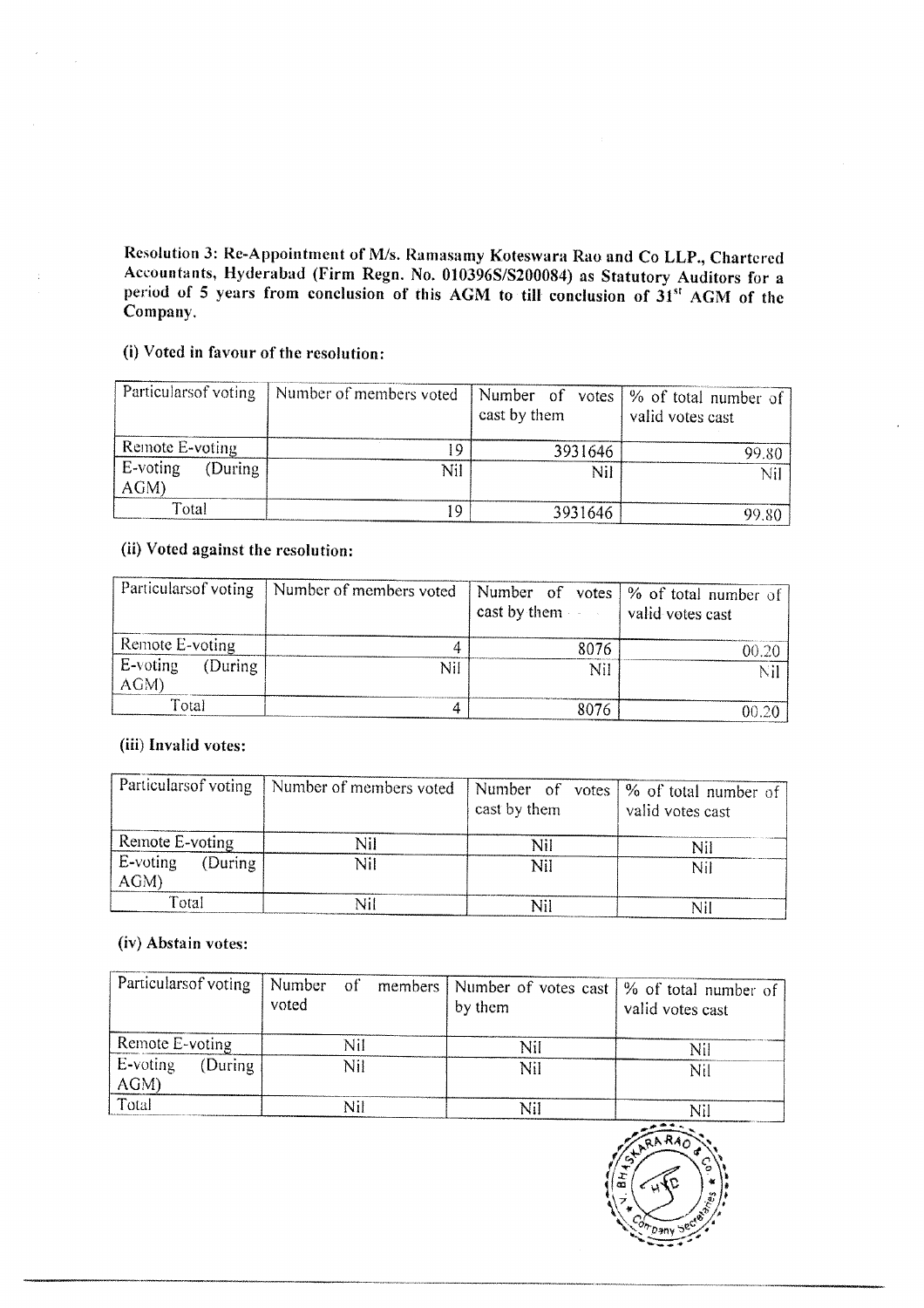## Resolution 4: To appoint Mr.Sai Sudhakar Vankineni (DIN: 00733001), additional director as Director of the Company. Solution 4: To appoint Mr.Sai Sudhakar V<br>Director of the Company.<br>Voted in favour of the resolution:

### (i) Voted in favour of the resolution:

 $\label{eq:2} \frac{1}{\sqrt{2}}\sum_{i=1}^n\frac{1}{\sqrt{2\pi}}\sum_{i=1}^n\frac{1}{\sqrt{2\pi}}\sum_{i=1}^n\frac{1}{\sqrt{2\pi}}\sum_{i=1}^n\frac{1}{\sqrt{2\pi}}\sum_{i=1}^n\frac{1}{\sqrt{2\pi}}\sum_{i=1}^n\frac{1}{\sqrt{2\pi}}\sum_{i=1}^n\frac{1}{\sqrt{2\pi}}\sum_{i=1}^n\frac{1}{\sqrt{2\pi}}\sum_{i=1}^n\frac{1}{\sqrt{2\pi}}\sum_{i=1}^n\frac{1}{$ 

| as Director of the Company.            | Resolution 4: To appoint Mr.Sai Sudhakar Vankineni (DIN: 00733001), additional director |                                    |                                          |
|----------------------------------------|-----------------------------------------------------------------------------------------|------------------------------------|------------------------------------------|
| (i) Voted in favour of the resolution: |                                                                                         |                                    |                                          |
| Particularsof voting                   | Number of members voted                                                                 | Number of<br>votes<br>cast by them | % of total number of<br>valid votes cast |
| Remote E-voting                        | 19                                                                                      | 3931646                            | 99.80                                    |
| E-voting<br>(During<br>AGM)            | Nil                                                                                     | Nil                                | Nil                                      |
| Total                                  | 19                                                                                      | 3931646                            | 99.80                                    |
| (ii) Voted against the resolution:     |                                                                                         |                                    |                                          |
| Particularsof voting                   | Number of members voted                                                                 | Number of votes<br>cast by them    | % of total number of<br>valid votes cast |
| Remote E-voting                        | 4                                                                                       | 8076                               |                                          |
| E-voting<br>(During<br>AGM)            | Nil                                                                                     | Nil                                | 00.20<br>Nil                             |

### (ii) Voted against the resolution:

|                                        | Resolution 4: To appoint Mr.Sai Sudhakar Vankineni (DIN: 00733001), additional director |                                 |                                        |
|----------------------------------------|-----------------------------------------------------------------------------------------|---------------------------------|----------------------------------------|
| as Director of the Company.            |                                                                                         |                                 |                                        |
| (i) Voted in favour of the resolution: |                                                                                         |                                 |                                        |
| Particularsof voting                   | Number of members voted                                                                 | Number of votes                 | % of total number of                   |
|                                        |                                                                                         | cast by them                    | valid votes cast                       |
| Remote E-voting                        |                                                                                         | 19<br>3931646                   | 99.80                                  |
| E-voting<br>(During                    |                                                                                         | Nil<br>Nil                      | Nil                                    |
| AGM)                                   |                                                                                         |                                 |                                        |
| Total                                  |                                                                                         | 19<br>3931646                   | 99.80                                  |
| (ii) Voted against the resolution:     |                                                                                         |                                 |                                        |
| Particularsof voting                   | Number of members voted                                                                 | Number of<br>votes              | % of total number of                   |
|                                        |                                                                                         | cast by them                    | valid votes cast                       |
| Remote E-voting                        |                                                                                         | 4<br>8076                       | 00.20                                  |
| E-voting<br>(During                    |                                                                                         | Nil<br>Nil                      | Nil                                    |
| AGM)                                   |                                                                                         |                                 |                                        |
| Total                                  |                                                                                         | $\overline{\mathbf{4}}$<br>8076 | 00.20                                  |
| (iii) Invalid votes:                   |                                                                                         |                                 |                                        |
|                                        |                                                                                         |                                 |                                        |
| Particularsof voting                   | Number of members voted                                                                 |                                 | Number of votes   % of total number of |
|                                        |                                                                                         | cast by them                    | valid votes cast                       |
| Remote E-voting                        | Nil                                                                                     | Nil                             | Nil                                    |
| E-voting<br>(During                    | Nil                                                                                     | Nil                             | Nil                                    |
| AGM)                                   |                                                                                         |                                 |                                        |
| Total                                  | Nil                                                                                     | Nil                             | Nil                                    |
| (iv) Abstain votes:                    |                                                                                         |                                 |                                        |
| Particulars of voting                  | Number<br>of<br>members                                                                 | Number of votes cast            | % of total number of                   |
|                                        | voted                                                                                   | by them                         | valid votes cast                       |
| Remote E-voting                        | Nil                                                                                     |                                 |                                        |
| E-voting<br>(During)                   | Nil                                                                                     | Nil<br>Nil                      | Nil<br>Nil                             |
| AGM)                                   |                                                                                         |                                 |                                        |
|                                        |                                                                                         |                                 |                                        |

### (iii) Invalid votes:

| Particulars of voting       | Number of members voted | cast by them | $\Box$ Number of votes   % of total number of  <br>valid votes cast |
|-----------------------------|-------------------------|--------------|---------------------------------------------------------------------|
| Remote E-voting             | Nil                     | Nil          | Nil                                                                 |
| E-voting<br>(During)<br>AGM | Nil                     | Nil          | Nil                                                                 |
| Total                       | Nil                     | Nil          |                                                                     |

### (iv) Abstain votes:

| Total                                        |                                             | 19<br>3931646                   | 99.80                                    |
|----------------------------------------------|---------------------------------------------|---------------------------------|------------------------------------------|
| (ii) Voted against the resolution:           |                                             | <b>Contractor</b>               |                                          |
| Particularsof voting                         | Number of members voted                     | Number of votes<br>cast by them | % of total number of<br>valid votes cast |
| Remote E-voting                              |                                             | 4<br>8076                       | 00.20                                    |
| E-voting<br>(During<br>AGM)                  | Nil                                         | Nil                             | $Ni\bar{I}$                              |
| Total                                        |                                             | $\overline{4}$<br>8076          | 00.20                                    |
| (iii) Invalid votes:<br>Particularsof voting | Number of members voted                     | Number of votes<br>cast by them | % of total number of                     |
|                                              |                                             |                                 | valid votes cast                         |
| Remote E-voting                              | Nil                                         | Nil                             | Nil                                      |
| E-voting<br>(During<br>AGM)                  | Nil                                         | Nil                             | Nil                                      |
| Total                                        | Nil                                         | Nil                             | Nil                                      |
| (iv) Abstain votes:<br>Particularsof voting  | Number<br><sub>of</sub><br>members<br>voted | Number of votes cast<br>by them | % of total number of<br>valid votes cast |
| Remote E-voting                              | Nil                                         | Nil                             | Nil                                      |
| E-voting<br>(During<br>AGM)                  | Nil                                         | Nil                             | Nil                                      |
| Total                                        | Nil                                         | Nil                             | Nil                                      |

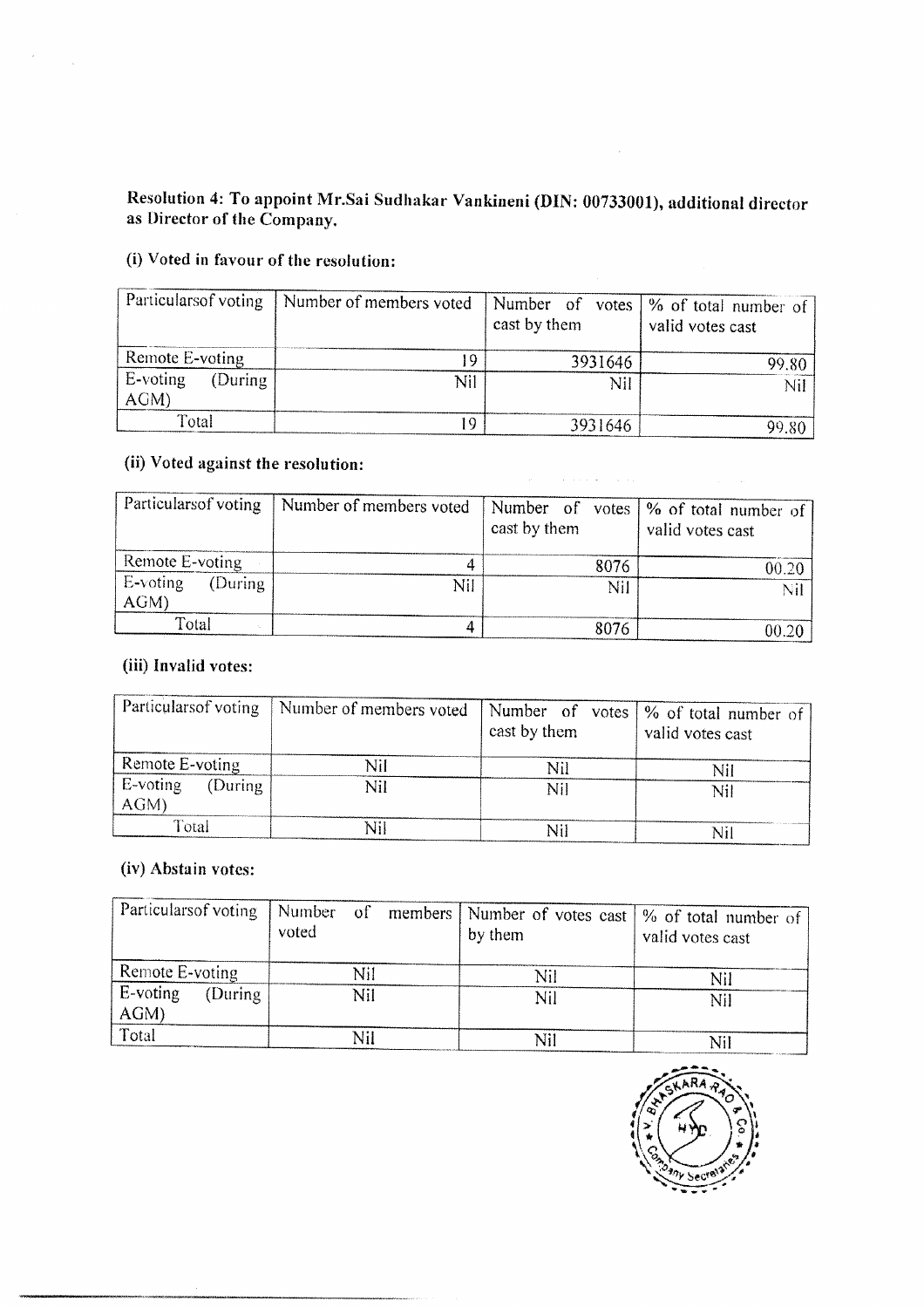### Resolution 5; Revision/change in the remuneration of Dr.KeesaraVivek Reddy (DIN: 07907507) Managing Director of the Company. Resolution 5: Revision/change in the remu<br>07907507) Managing Director of the Compan<br>(i) Voted in favour of the resolution:

### (i) Voted in favour of the resolution:

|                                                | Resolution 5: Revision/change in the remuneration of Dr.KeesaraVivek Reddy (DIN:<br>07907507) Managing Director of the Company. |                                    |                                          |
|------------------------------------------------|---------------------------------------------------------------------------------------------------------------------------------|------------------------------------|------------------------------------------|
| (i) Voted in favour of the resolution:         |                                                                                                                                 |                                    |                                          |
| Particulars of voting                          | Number of members voted                                                                                                         | Number of votes<br>cast by them    | % of total number of<br>valid votes cast |
| Remote E-voting                                | 19                                                                                                                              | 3931646                            | 99.80                                    |
| E-voting<br>(During)<br>AGM)                   | Nil                                                                                                                             | Nil                                | Nil                                      |
|                                                |                                                                                                                                 |                                    |                                          |
| Total                                          | 19                                                                                                                              | 3931646                            | 99.80                                    |
| (ii) Voted against the resolution:             |                                                                                                                                 |                                    |                                          |
| Particulars of voting                          | Number of members voted                                                                                                         | Number of votes<br>cast by them    | % of total number of<br>valid votes cast |
| Remote E-voting                                | 4                                                                                                                               | 8076                               |                                          |
| E-voting<br>(During                            | Nil                                                                                                                             | Nil                                | 00.20<br>Nil                             |
| AGM)                                           |                                                                                                                                 |                                    |                                          |
| Total<br>(iii) Invalid votes:                  | $\overline{4}$                                                                                                                  | 8076                               | 00.20                                    |
| Particulars of voting                          | Number of members voted                                                                                                         | Number of<br>votes<br>cast by them | % of total number of<br>valid votes cast |
|                                                |                                                                                                                                 |                                    |                                          |
| Remote E-voting<br>E-voting<br>(During<br>AGM) | Nil<br>Nil                                                                                                                      | Nil<br>Nil                         | Nil<br>Nil                               |

### (ii) Voted against the resolution:

|                                      | Particulars of voting   Number of members voted | cast by them | Number of votes   % of total number of<br>valid votes cast |
|--------------------------------------|-------------------------------------------------|--------------|------------------------------------------------------------|
| Remote E-voting                      |                                                 | 8076         | 00.20                                                      |
| $E$ -voting<br>(During)<br>$A$ $(M)$ | Nil                                             | Nil          | Nil                                                        |
| Total                                |                                                 | 8076         | 00.20                                                      |

### (iii) Invalid votes:

|                                        | Resolution 5: Revision/change in the remuneration of Dr.KeesaraVivek Reddy (DIN:<br>07907507) Managing Director of the Company. |                                 |                                          |
|----------------------------------------|---------------------------------------------------------------------------------------------------------------------------------|---------------------------------|------------------------------------------|
| (i) Voted in favour of the resolution: |                                                                                                                                 |                                 |                                          |
| Particulars of voting                  | Number of members voted                                                                                                         | Number of votes<br>cast by them | % of total number of<br>valid votes cast |
| Remote E-voting                        |                                                                                                                                 | 19<br>3931646                   | 99.80                                    |
| E-voting<br>(During<br>AGM)            | Nil                                                                                                                             | Nil                             | Nil                                      |
| Total                                  |                                                                                                                                 | 19<br>3931646                   | 99.80                                    |
| (ii) Voted against the resolution:     |                                                                                                                                 |                                 |                                          |
| Particulars of voting                  | Number of members voted                                                                                                         | Number of votes<br>cast by them | % of total number of<br>valid votes cast |
| Remote E-voting                        |                                                                                                                                 | 4<br>8076                       | 00.20                                    |
| E-voting<br>(During<br>AGM)            | Nil                                                                                                                             | Nil                             | Nil                                      |
| Total                                  |                                                                                                                                 | $\overline{4}$<br>8076          | 00.20                                    |
| (iii) Invalid votes:                   |                                                                                                                                 |                                 |                                          |
| Particulars of voting                  | Number of members voted                                                                                                         | Number of votes<br>cast by them | % of total number of<br>valid votes cast |
| Remote E-voting                        | Nil                                                                                                                             | Nil                             | Nil                                      |
| E-voting<br>(During<br>AGM)            | Nil                                                                                                                             | Nil                             | Nil                                      |
| Total                                  | Nil                                                                                                                             | Nil                             | Nil                                      |
| (iv) Abstain votes:                    |                                                                                                                                 |                                 |                                          |
| Particulars of voting                  | Number<br><sub>of</sub><br>members<br>voted                                                                                     | Number of votes cast<br>by them | % of total number of<br>valid votes cast |
| Remote E-voting                        | Nil                                                                                                                             | Nil                             | Nil                                      |
|                                        |                                                                                                                                 |                                 |                                          |

### (iv) Abstain votes:

| Nil<br>99.80<br>% of total number of<br>valid votes cast<br>00.20<br>Nil.<br>00.20 |
|------------------------------------------------------------------------------------|
|                                                                                    |
|                                                                                    |
|                                                                                    |
|                                                                                    |
|                                                                                    |
|                                                                                    |
|                                                                                    |
| % of total number of                                                               |
| valid votes cast                                                                   |
| Nil                                                                                |
| Nil                                                                                |
| Nil                                                                                |
| % of total number of<br>valid votes cast                                           |
| Nil                                                                                |
| Nil                                                                                |
| Nil                                                                                |
| <b>LARA RA</b>                                                                     |